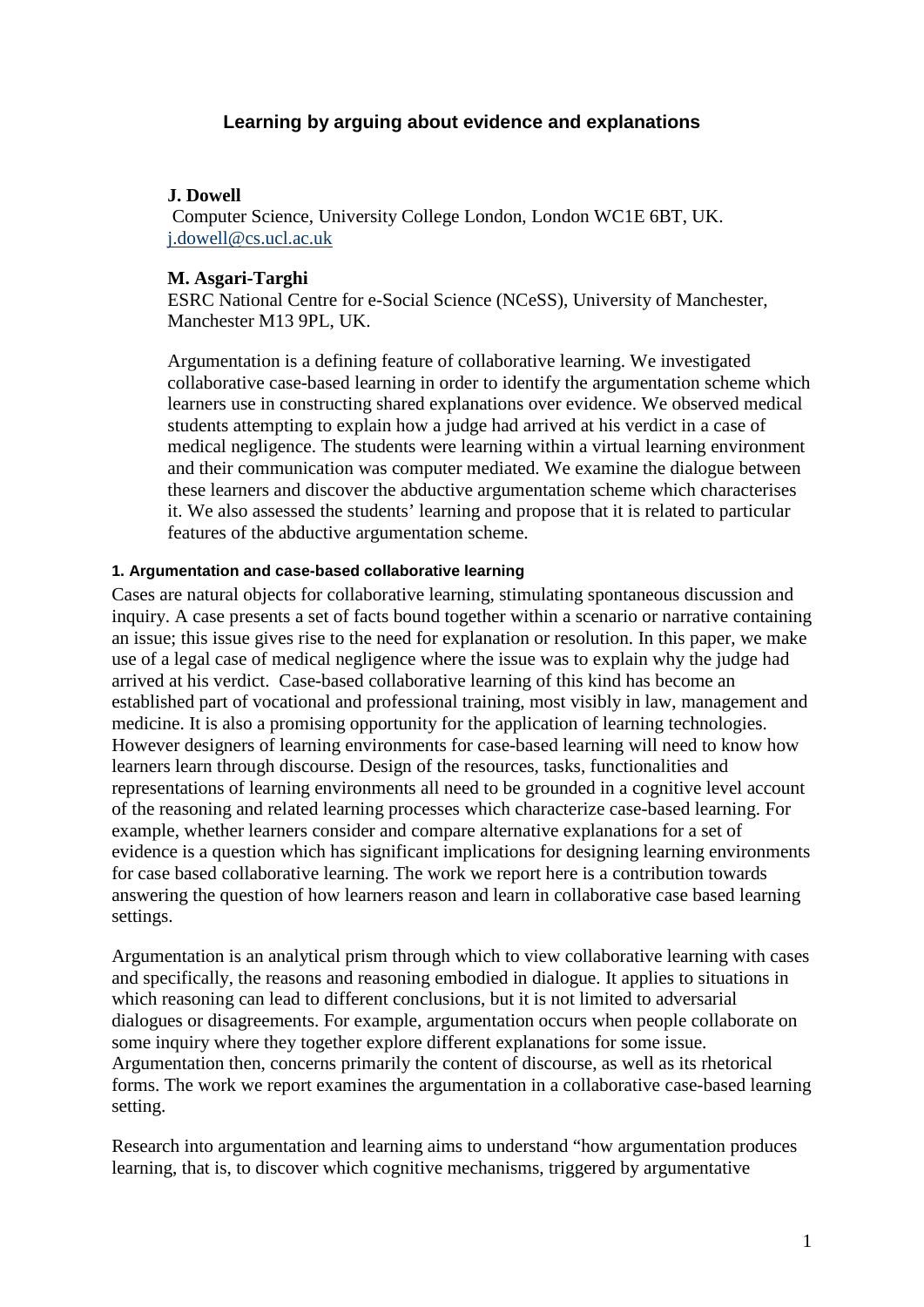interactions, generate new knowledge and in which conditions" (Jermann and Dillenbourg, 2003). Baker has proposed that there may be three general mechanisms through which argumentation produces learning (Baker, 2003). First articulating solutions may produce knowledge restructuring in a manner equivalent to the self-explanation effect. The discourse encourages the elaboration and coherence of arguments which has the effect of testing and developing knowledge. The second way is due to the dialectical dimension of the argumentation, where the status of arguments is challenged and new beliefs are acquired as the result of successful refutations and defenses. Recognising the subtle epistemic shades of a proposition will also occur and is part of the development of knowledge. The third way is the negotiation of meaning, conceptual dissociation and knowledge elaboration as integral parts of the argumentation process. These three suggestions usefully illustrate what the cognitive mechanisms referred to by Jermann and Dillenbourg may look like and the need to explicitly capture a relationship between knowledge, learning and argument.

Our concern is with collaborative case-based learning and the cognitive mechanism through which new knowledge is triggered by argumentation. It is likely that case based learning involves a characteristic argumentation scheme to which learning will be systematically related. To examine this conjecture we studied a group of medical students engaged in case based learning in a virtual learning environment. The students were developing their understanding of the law of medical negligence through analyzing a documented case in which a General Practitioner (GP) was accused of causing a patient to suffer a stroke. Our study sought to examine first, whether an argumentation scheme could be detected in the students' dialogue and second, whether learning could be interpreted from the students' dialogue and associated with the argumentation scheme.

The approach we adopted to investigating argumentation involved an interpretive knowledge analysis of dialogues at the level of individual contributions. This approach has been established in earlier work on collaborative learning, for example by Roschelle who examined how two students develop a shared understanding of mechanics through working together with an interactive simulation of a simple mechanics problem. By examining the use of terms and conceptual relationships in individual contributions to the dialogue, individually held concepts of 'lengthening' and 'pulling' are seen to become integrated into the single concept of 'travel along' (Roschelle, 1992). In our investigation we adopt a similar interpretive method for knowledge analysis of dialogue transcripts.

We first describe the online learning setting we established within our virtual learning environment and present data we collected. This includes a complete account of the materials used in the study which are essential to understanding the dialogue which the students construct between themselves. We then examine the dialogue and classify it against the typology of dialogues provided by critical argumentation theorists. We then isolate and identify the characteristic form of argumentation scheme in the dialogue, a form which we refer to as an abductive argumentation scheme. Finally we attempt to identify whether learning outcomes are consistently associated with the argumentation scheme.

## **2. Observation of collaborative case-based learning in a distributed environment**

We developed a case-based learning activity in medical law for undergraduate students taking a taught module on professional issues for clinicians. The setting for this learning activity was a virtual collaborative learning environment (Sirrochi, 2003). The students had already attended a lecture on the law of medical negligence and the learning experience we designed for our study substituted for the planned class work which would have involved a similar face-to-face discussion of cases. Our learning experience was focused on a case in which a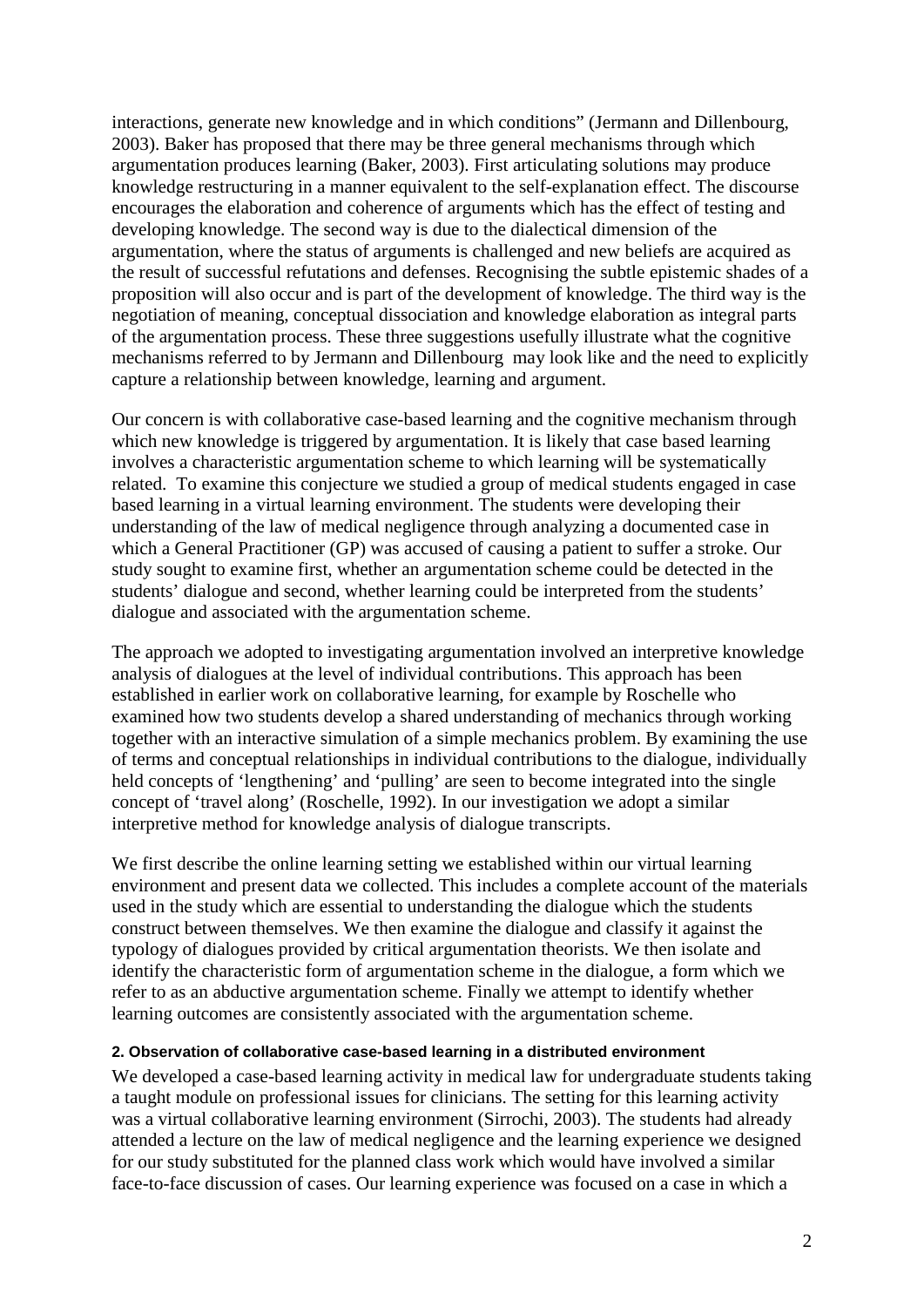general practitioner had been accused of negligence that it was claimed resulted in a patient suffering a stroke. This case was adapted for the purposes of our study from the account given by Goldberg and targeted the key concepts of negligence: (i) a breach of a duty of care, and (ii) actual harm caused by a breach of duty of care (Goldberg, 2000). For present purposes we can regard these concepts as equivalent to the lay-concepts of 'being at fault' and 'being to blame (for what happened)'. The relationship between these elements is potentially complex, and different qualities and forms of causation are possible. It is possible, for example, to find that the GP had breached their duty of care and had been negligent in a restricted sense, but that the GP was not liable for harm suffered by a patient because their negligence could not be said to have caused the harm.

A single group of three undergraduate medical students participated in this case based learning experience. The students were initially given ten minutes to write individual accounts of their understanding of the law of medical negligence, including illustrative examples of negligence that came to mind. This task was performed online in a separate editor window. The students were then introduced to the virtual learning environment which included a chat messaging system for communication, a hypertext case library, a shared whiteboard, and a display area for presenting the task briefing. Next the students were given five minutes to read a short summary (reproduced in Figure 1) of the lecture on medical negligence they had attended. The students were then presented with the description of the 'Vadera vs Shaw' case (Figure 2) and were asked to explain the judge's verdict of 'negligent but not liable'.

The students were given ten minutes to read the details of the case, they then began their discussion. The case details and the lecture resume were available throughout the discussion. The record of their dialogue is reproduced in Figure 3 and includes the timestamp of each contribution. The order of a small number of contributions (those where the {timestamp} is enclosed in brackets) has been changed to make clearer the intended sequence of exchanges, a sequence which is typically disrupted by the time-ordered, post-once nature of chat systems. After completing their discussion of the case the students were then asked to write brief individual accounts of what they believed to be the important issues in the case.

Given the aim of relating learning to argumentation, we needed to assess what the students may have learnt through their discussion of the Vadera case. We therefore adopted the approach used by Suthers and Hundhausen in their analysis of dialogues collected in problem based collaborative learning sessions (Suthers and Hundhausen, 2003). We produced a domain analysis of the Vadera and Shaw case (see Figure 4) in which the case was interpreted against the key elements of the law of medical negligence as given in the lecture summary. Hence the domain analysis consists of identifying the hypotheses which could be developed from the case, the relevant case facts supporting each hypothesis, and the explanation which related the facts to the hypothesis. The analysis consists of six hypotheses, each with a corresponding explanation, and nine facts in total. The same facts can be associated with two competing hypotheses because the explanations given with each of those hypotheses allow different interpretations of those facts.

The hypotheses H2, H3, and H4 are alternative hypotheses, and hypotheses H5 and H6 are alternative hypotheses; hypotheses H5 and H6 are dependent on accepting hypothesis 4 and rejecting hypotheses H2 and H3. The original verdict of negligent but not liable is therefore explained by H1, H4 and H5. In our analysis the facts have only consistent relationships with the hypotheses, unlike Suther's analysis which additionally allowed inconsistent relationships. Using this domain analysis as describing an idealized learning outcome, we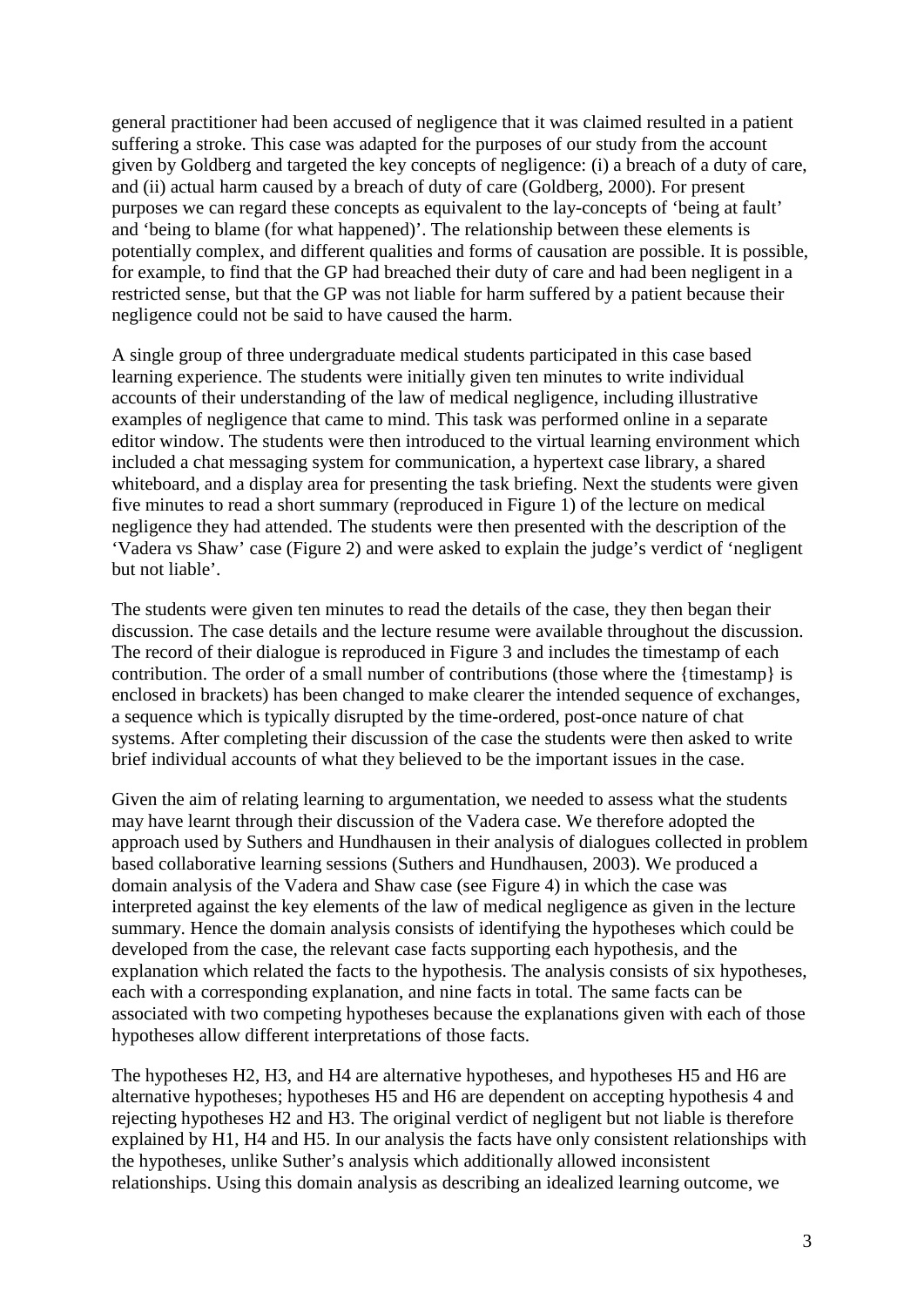coded the students' dialogue for explicit reference to each of the hypotheses. We coded references to the hypotheses as they occurred in the dialogue, explicit reference to the set of facts contained in the domain model, and articulation of the explanations.

# **3. Argumentation type and schema**

We are interested in the reasoning of our students as they sought to explain the judge's verdict. We are examining that reasoning through the analytic prism provided by argumentation which allows us to examine the form and content of shared reasoning. Argumentation offers a typology of dialogues in relation to the purposes of the discourse, the knowledge which the participants possess initially and their initial positions, and the methods used in the discourse. Types of dialogue include debate, persuasion, inquiry and negotiation dialogues (Walton, 1989). At a lower grain of analysis, argumentation is concerned with the form of arguments within distinct episodes within a discourse. Here we first describe the type of argument which our students exhibited during the learning experience. This account examines the structure of the argumentation at a high level. We then identify the argumentation scheme which characterizes the form of reasoning which the students exhibited.

# *3.1 The dialogue type*

By viewing argumentation as a kind of informal logic, we can see how reasoning advances by inferring one proposition on the basis of other propositions. This reasoning is usually within a dialectical discourse where alternative interpretations and conclusions are proposed by different participants in the dialogue. Argumentation leads the parties in a dialogue to make commitments to particular propositions and their store of commitments accumulates through the dialogue. In the dialogue the students approach the task of explaining the original verdict in the case by discussing what verdict they themselves would have given. The students take different points of view on this question at the outset and the ensuing discussion is a series of exchanges through which they arrive at a consensus conclusion. The argumentation can be identified with two types of dialogue, persuasion dialogues and inquiry dialogues.

There are distinct features of persuasion in the argumentation as Gemma and Hywel persuade David to change his mind and agree that the GP was negligent. Persuasion arguments arise in the competition between two hypotheses and have a characteristic method which is to prove a thesis from premises that the other party concedes. David for example concedes the premise proposed by Gemma that the GP should have taken further blood pressure readings; David then finds himself forced to agree with Gemma's assertion that the GP was negligent. The persuasion argument is asymmetric in this case, because whilst Gemma and Hywel believe strongly that the GP was negligent, David does not strongly believe that the GP was not negligent; he holds the more neutral view that the GP was merely naïve. David is not attempting to negate Gemma's argument but only to resist and question it and so the hypotheses in this argumentation are weakly opposed.

As the dialogue advances, concessions made by David are used by Gemma and Hywel to support their claim that the GP was negligent. Further case facts are introduced by the students as the dialogue proceeds and interpreted to support their arguments. For example, in Episode 4 Gemma introduces the important fact that it is unknown whether the GP took a patient history; by implication the GP did not and therefore ignored a potential source of confirmation of the blood pressure reading or of the hypertension diagnosis. David concedes this fact which now becomes an additional premise for Gemma's conclusion that the GP was negligent (Hypothesis H4) which David is then forced to tacitly concede.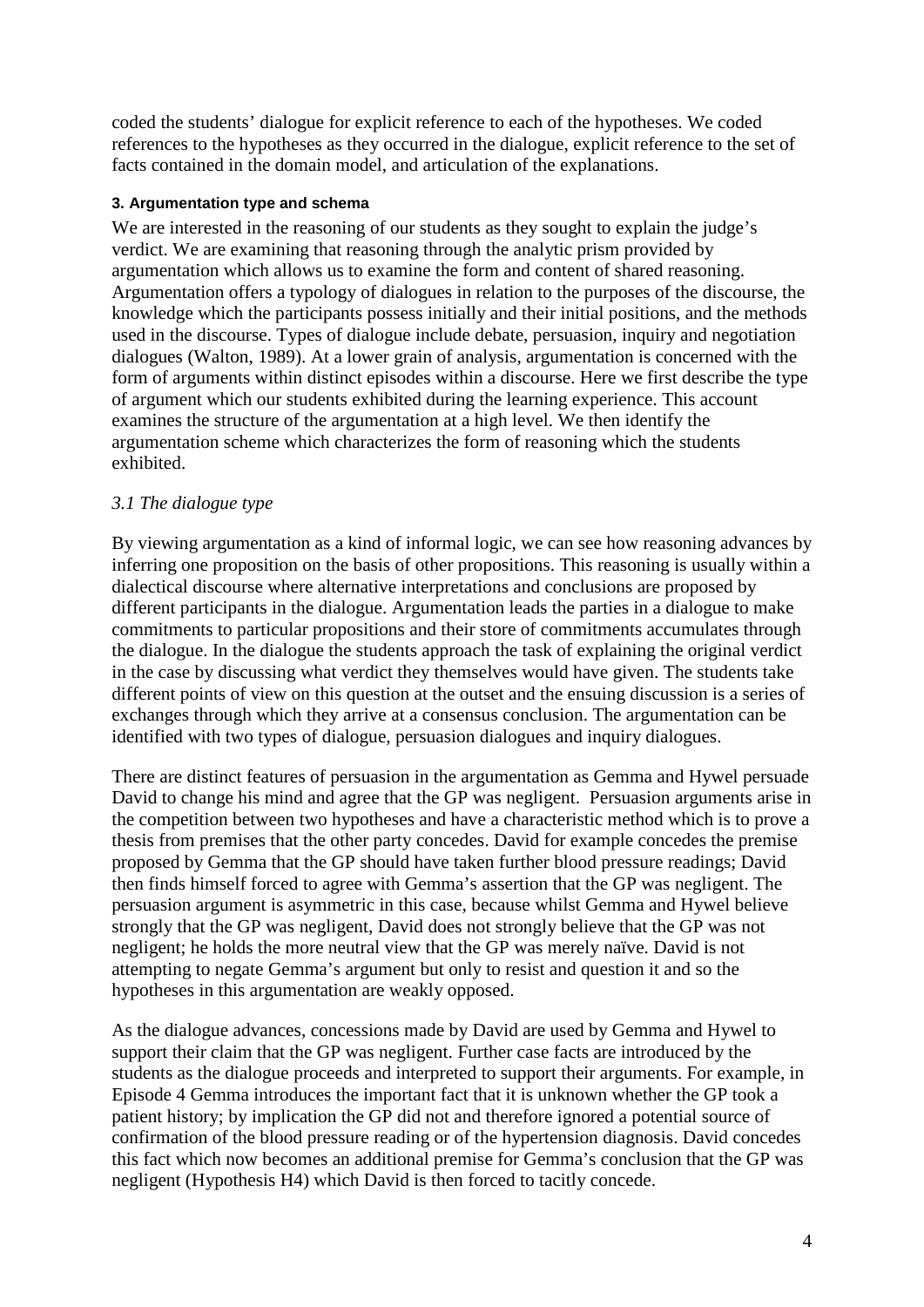As the dialogue progresses each participant maintains a set of commitments which can be seen as a set of distinct propositions to which additions or deletions are made. The set of propositions to which each person is making a commitment is visible to the other participants in the argument. These propositions are the semantic core of the argument made up of one or more conclusions and a set of premises.

As well as these features of persuasion, the argumentation also exhibits the distinctive features of an inquiry. Inquiry arguments have the character of accumulating increments of knowledge (Walton, 1989) and typically begin by acknowledging an initial lack of essential knowledge; evidence is given the highest priority in inquiry arguments. The three students are clearly immersed in such an inquiry as they sift the facts about the GP's actions and judgements and the patient's state.

This sifting is an uneven process where the students struggle to assess the relevance and significance of the given facts of the case, and to make inferences about the likelihood of other implicit facts. The disputed follow-on consultation is a fact which causes the students particular difficulty. David goes so far as to suggest in Episode 5 that it was the crux of the case and that only if the GP ignored the adverse effects of the prescription would they be negligent. The argumentation is enthymematic because it implicitly (but incorrectly) assumes that the act of making the prescription in the first place could not have been negligent. It is also indicative of the student's inexperience in dealing with such legal problems that they are willing to dwell on the disputed consultation rather than concentrating on the incontrovertible facts.

The facts of the case must be interpreted as premises for the conclusion they are arguing for, and the students struggle to recognise the important premises into which the facts can be fitted. A decisive argument is made by Gemma in Episode 6 when she proposes that the GP's liability turns on whether the patient would have suffered the stroke if she hadn't been given the prescription. The decisiveness of this counter-factual argument is accepted and the given statistical evidence about the link between the pill and strokes is then easily fitted into the developing argument, producing the conclusion that the GP could not be shown to be liable.

Participants in inquiry arguments adopt a characteristically neutral attitude towards the possible hypotheses and their dialogue is cooperative rather than adversarial (Walton, 1989). The three students' clearly do not adopt neutral attitudes towards the alternative hypotheses, owing to the components of persuasion it contains as already discussed. However the dialogue is highly cooperative.

In sum we are able to identify the essential argumentation elements of the student's dialogue in relation to its purpose and technique. We are also able to associate the argumentation with Walton's typology. We now go further into the argumentation analysis to identify the characteristic argumentation scheme which the students deploy.

# *3.2. The argumentation scheme*

Argumentation schemes are stereotypical inferential structures of arguments within discourse. Recurring forms of argument were first identified in the form of fallacies, such as the ad hominem fallacy in which an argument attacks the person rather than what they are saying. Another example is the 'slippery slope' argument where conceding one proposition inevitably leads to conceding others and accepting an unacceptable conclusion. Whereas these ancient ideas of argument structure were limited to reasoning which was faulty in some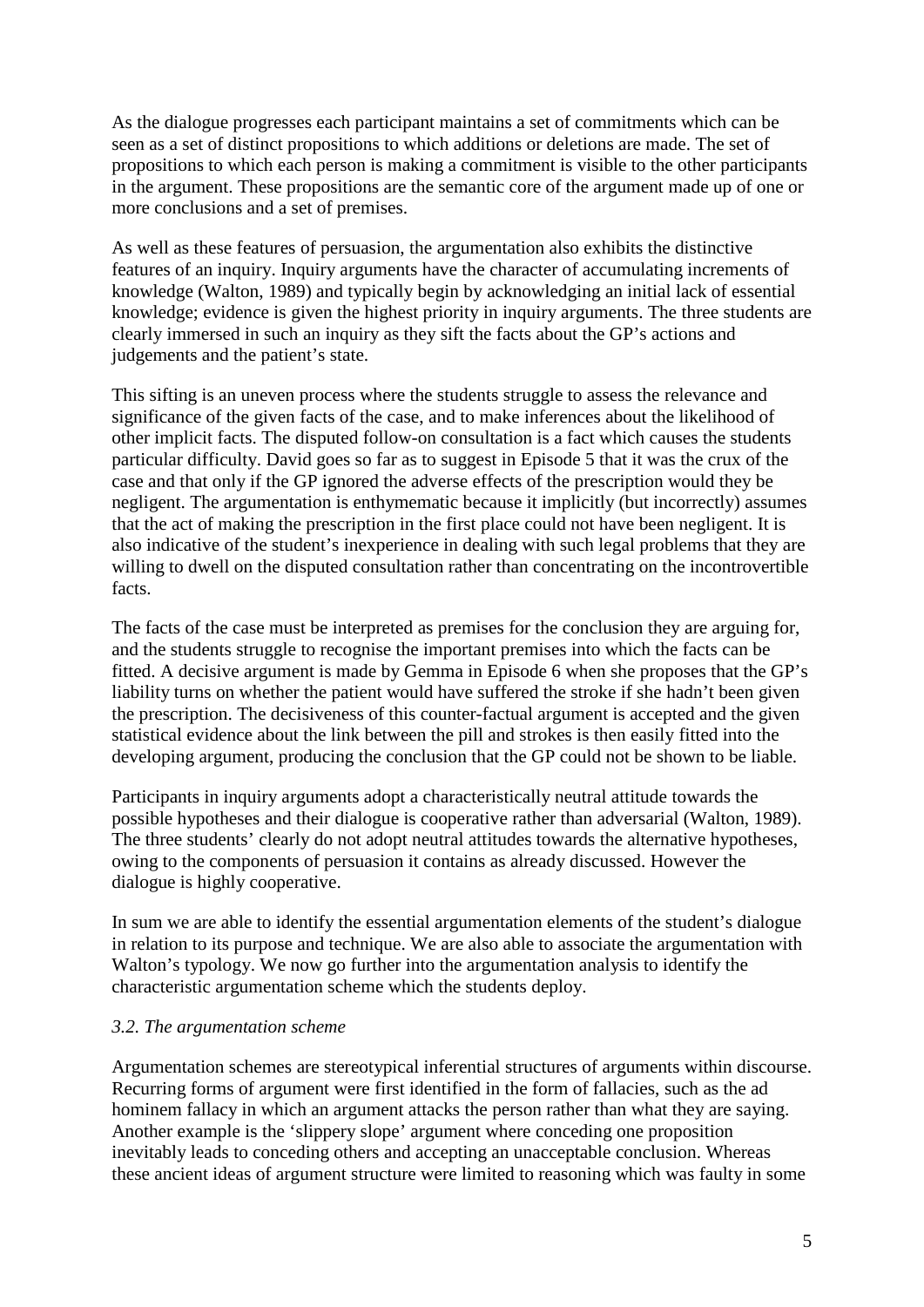way, Walton has shown that argumentation schemes can be found in discourse more generally, and one which is particularly significant is the abductive scheme.

The abductive argumentation scheme describes the synthetical hypothesis about causes. It applies to situations where an explanation needs to be formed and where different explanations are possible; abduction is sometimes referred to as 'inference to the best explanation' (Honderich, 1995). Josephson and Josephson (1996) argue that much reasoning in ordinary life, in science, in medicine and in law is abductive; they express agreement with Charniak's view that the two primary functions of cognition are abduction and planning. Magnani (1992), citing Simon (1965, 1977) also comments "I completely agree with Simon: abduction is the main subject of problem solving, and developments in the fields of cognitive science and artificial intelligence have strengthened this conviction".

Abductive reasoning is intrinsically creative, forming partial knowledge into more complete and general knowledge. Pierce, the logician philosopher credited with identifying abductive reasoning said of abductive inference that it "comes to us like a flash… it is the idea of putting together what we had never before dreamed of putting together which flashes the new suggestion before our contemplations" (Pierce 1997). Abduction therefore holds considerable promise as an account of how learning arises from explanation and problem solving. Pierce wrote that it must be by abductive reasoning "… that we have the capacity to learn anything at all".

Abductive reasoning gets its name from the way in which explanations are driven by (i.e., lead by) the data. It is reasoning from some given or observable effects to antecedent causes, and this marks the contrast with deductive reasoning. Unlike deduction which is a necessary and truth preserving form of inference (if you accept the premises of a deductive argument, you must accept the conclusion), abduction may only produce conclusions which are a current best guess: the explanations it generates (ie, the conclusions about antecedent causes) are the most likely explanation for the given event given the information currently available. Abductive inferences are probabilistic kind of reasoning, as are inductive inferences. However induction is essentially restricted to classifying the data or premises of arguments (e.g., tradititonally whether these or those swans are white), whereas abduction explains the causal relations between the facts. The form of abductive inference has been described by Josephson and Josephson (1996) as

D is a collection of data (facts, observations, givens), H explains D (would, if true, explain D), No other hypothesis explains D as well as H does. Therefore, H is probably correct.

Our students can be seen to exhibit this form of reasoning about the verdict in the Vadera vs Shaw case. The first hypothesis advocated by the students corresponds with H3 in the domain analysis, the hypothesis that the general practitioner was careless but not professionally negligent. The single fact offered in relation to this explanation was the GP interpreting the unusually high blood pressure reading as anomalous. As additional facts are considered, this hypothesis becomes less sustainable as the best explanation, for example, the fact that the normal protocol would have been to take additional readings of blood pressure. A new hypothesis (H4), that the GP was negligent is considered, and is tentatively and rather tacitly agreed in Episode 4 of the dialogue. Up to this point the participants were distinguishing carelessness from negligence (some forms of carelessness will not be judged to be negligent, if they do not breach a duty of care and or there is no actual harm caused to a patient). The dialogue moves then (Episode 5) to consider the additional hypothesis (H5) about the 'not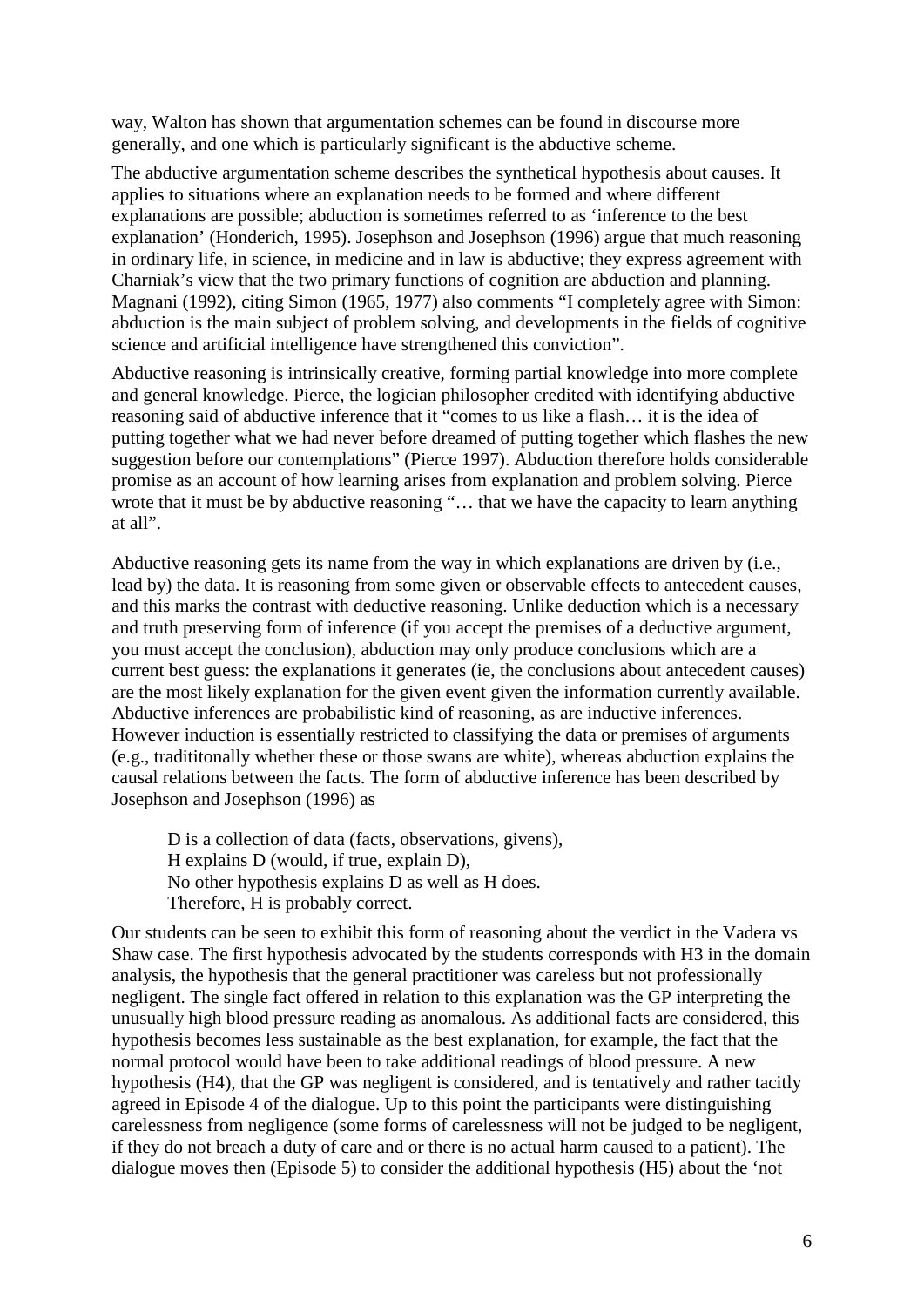liable' part of the verdict. The first fact selected in relation to this hypothesis concerns the disputed consultation at which the GP is alleged to not have withdrawn the prescription. This fact properly relates to the GP's negligence and not their liability; the fact has not been included in the domain analysis because the fact is itself disputed in the case. Episode 6 continues the reasoning about the GP's liability and Gemma correctly identifies part of the explanation within this hypothesis, the question about what would have happened in the absence of the prescription. Hywel provides the additional fact about the statistical evidence to support Gemma's counterfactual explanation for hypothesis H5. He fails to recognize that the absence of a statistical relationship between the pill and strokes *in general* still allows the possibility that Ms Vadera was within a sub-population of hypertensives for whom there is a statistical relationship which would then imply the opposite hypothesis, H6, that the GP was liable. In her summing up in Episode 10, Gemma adopts Hywel's this flawed argument for fact F8 supporting hypothesis H5.

Walton 2005 emphasizes the discursive context of abductive reasoning in which explanation is driven by the need to find answers to successive questions. He says: "the structural correctness of an abductive inference depends on the transfer of understanding from one party to another in a dialogue. The best explanation is one that increases the understanding of a questioner as that individual moves forward through a search process. Of course, what increases understanding depends on the nature of the investigation...An abductive argument that is put forward by a proponent and meets the requirements for the scheme is to be evaluated in a given case with respect to how a respondent's critical questions are answered in a dialogue" (ibid p. 206). Walton is arguing that abductive reasoning needs to be regarded as a process as much as a conclusion and at a larger scale than individual inferences. The limited success of attempts to compare abductive, inductive and deductive reasoning are in part because of their focus on single inferences. As a process on a larger scale, Walton (2005) identifies four phases of abductive reasoning: dialogue setting, formation of explanation attempts, evaluation of explanations, and dialogue closure. These phases are evident in the students' dialogue. Explanations constructed are tested for their adequacy in explaining all the facts identified as relevant, and they are also assessed relative to the alternative explanations. The dialogue closure, which continues through Episodes 7 to 9, is lead by David who attempts a summing up of their argumentation around the distinct decision stages of the Bolam test. This summing up is unsuccessful either as reflecting the discussion that has been had, or indeed the elements of the verdict. The students agree on a conclusion based on the erroneous use of the statistical evidence.

# *3.3. Learning*

The domain analysis (Figure 4) is a normative interpretation of the Vadera case (Figure 2) obtained by applying the essential concepts contained in the summary of the medical law of negligence (Figure 1). The original verdict in the case is explained by hypotheses H1, H4 and H5 in the domain analysis. The domain analysis can also be regarded as a statement of idealized learning outcomes for the Vadera case learning experience. If the students' concluded these three hypotheses, including the corresponding explanation and relevant facts, then it is reasonable to assume that they have also acquired the essential concepts of the law of medical negligence embodied in those hypotheses, and specifically, the conceptual distinction targeted between negligence (breaching a duty of care) from the concept of liability (responsibility for actual harm caused by a breach).

We can therefore identify statements in the dialogue which are evidence of the use of acquired concepts. Figure 5 summarises the analysis of the semantic core of the dialogue by comparing the student argumentation against the domain analysis. The table summarises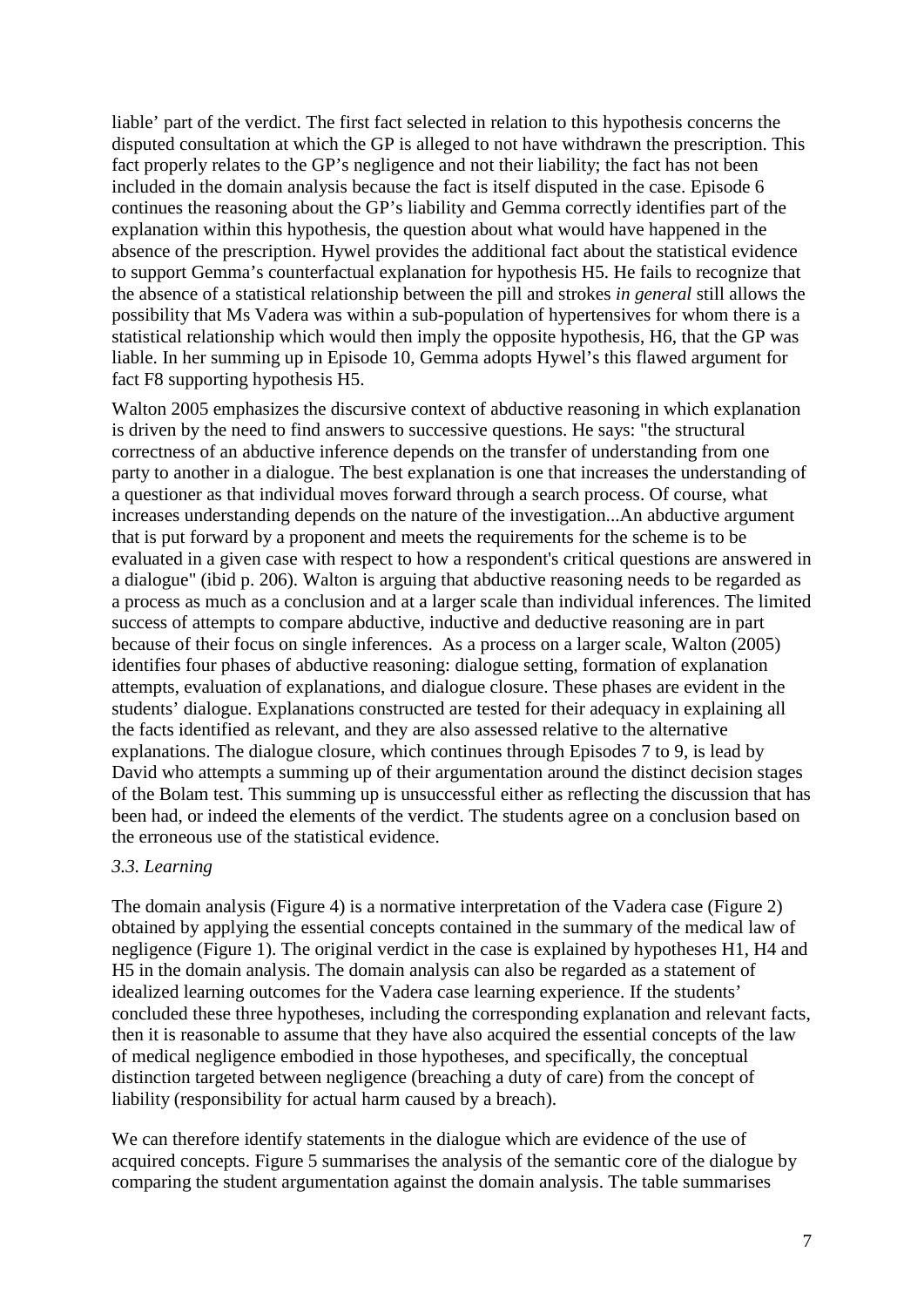which elements of the domain analysis were identified in the student argumentation. For example, the argumentation explicitly refers to Hypothesis H1 but neither the explanation for that hypothesis (E1) nor the relevant fact (F1) were explicitly stated (David correctly states in Episode 8 that there was no doubt about the hypothesis that the GP had a duty of care). This summarization makes clear the incompleteness of the students' argumentation Two hypotheses are not discussed at all, the facts associated with each hypothesis are only partially identified and only one explanation for a hypothesis is explicitly contributed.

The students definitively conclude on H5, although they identify just one fact as relevant to this hypothesis and they only identify part of the explanation connecting the relevant facts to this hypothesis. In Episode 8, where the students sum up their collective conclusions, the issue of whether a duty of care was breached is again confounded (this time by Hywel) with the issue of whether the alleged breach caused the stroke. This confusion is left uncorrected and as a result it is ambiguous whether the students are adopting hypothesis H4 (the GP was negligent) or adopting a new hypothesis H2 (the GP was without fault). The failure to resolve the confusion can be interpreted as a weak dissociation of the concepts of negligence and liability.

In individual reports written immediately following the learning experience, each of the students does indicate a grasp of the distinction between negligence and liability. The responses, shown in Figure 6, indicate a separate consideration of the acceptability of the GP's actions and the causation for the harm suffered by the patient.

These post-session responses need to be interpreted against responses given before the start of the learning session when the students were asked to write a short account of their knowledge of the law relating to medical negligence. At that point only David explicitly distinguished the issue of assessing a GP's professional behaviour separately from the issue of responsibility for harm suffered by a patient which might have been caused by that behaviour. Gemma and Hywel acquire this dissociation through exposure to the Vadera/Shaw verdict, as consideration of the set of facts is broadened and as one hypothesis is abandoned in favour of another which more successfully accounts for the facts.

The students then have grasped the abstract distinction between negligence and liability but their operationalisation of it within the Vadera case is relatively weak. Note in Episode 5 the way in which David implies that the key issue in deciding the GP's liability was whether she had ignored contra-indications to the prescription at a follow-on consultation. By implication, David falsely believes that a GP could not be liable simply for making a prescription to a patient. Gemma then moves the discussion on to establish the counter-factual argument which will decide the matter. David acknowledges immediately the correctness of Gemma's argument as the central issue in deciding the GP's liability and abandons his own flawed argument. David is learning to operationalise his concept of liability through the interaction.

This acquisition of new knowledge about medical negligence appears to be shaped by the abductive argumentation scheme. A tentative hypothesis is abandoned as new facts are considered, and a new hypothesis is tentatively accepted. As one hypothesis succeeds another, the conceptual differences underlying those hypotheses are exposed and produce a dissociation which we recognize as learning.

### **4: Review**

Our aim was to identify the cognitive mechanism through which learning arises from argumentation in collaborative case-based learning. This aim follows from Jermann and Dillenbourg's description of the primary scientific issue facing research in argumentation and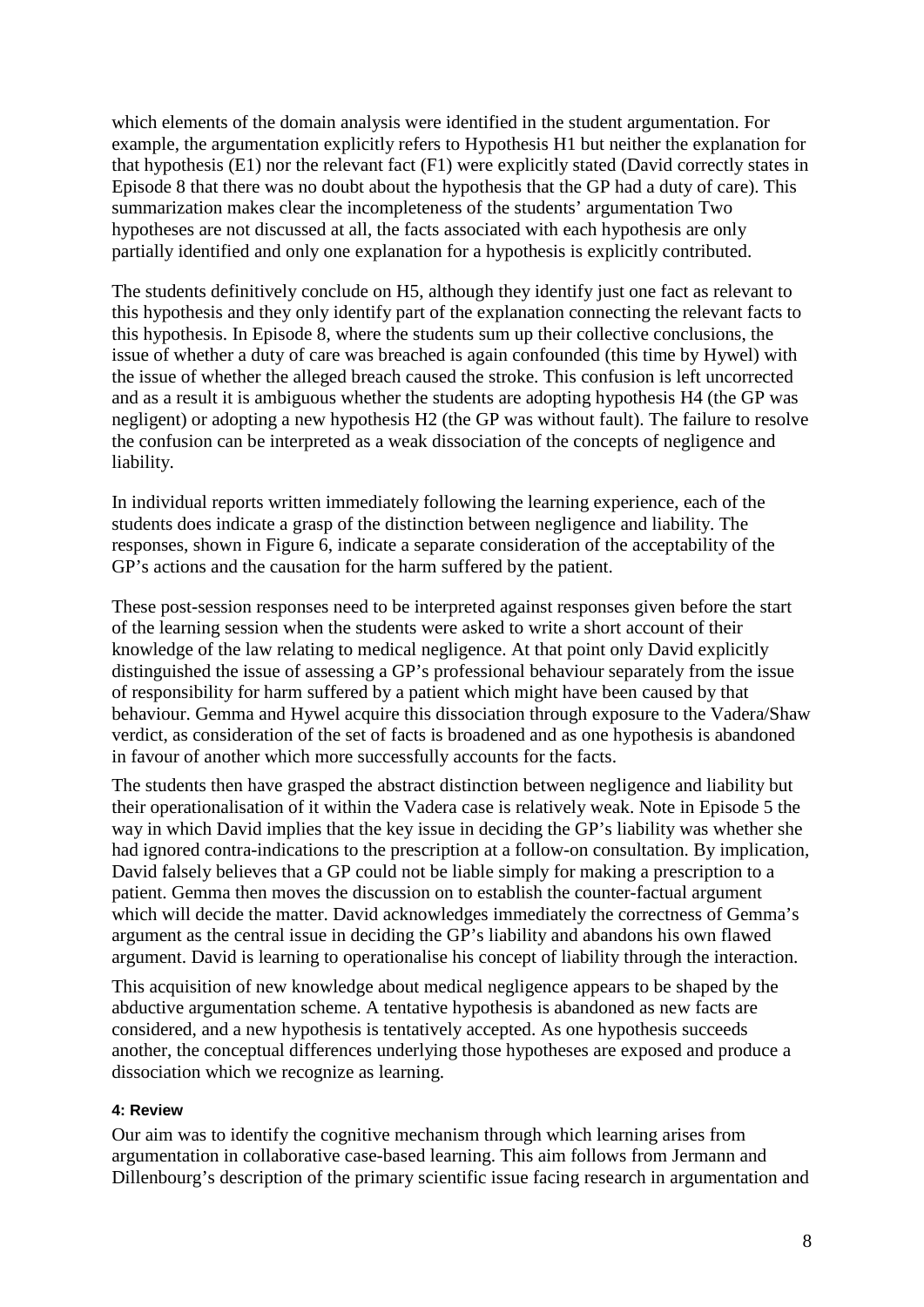learning technologies. We wanted to identify the argumentation scheme which characterizes the reasoning which is intrinsic to collaborative case-based learning. Argumentation schemes are stereotypical domain-specific forms of reasoning. We collected a dialogue from three medical students learning about medical law with a case of medical negligence. This case material differs markedly from the structured and closed problems (e.g, applied mechanics problems involving static bodies) often used in collaborative problem-based learning research and we believe it is more representative of the kinds of domain (complex, partially structured, open) for which case-based collaborative learning is suited. The students were working within a distributed virtual learning environment developed for the purpose with materials developed to enable scrutiny of the particular conceptual distinction between negligence and liability. We found that the students' dialogue conformed had features of both persuasion and inquiry dialogues. The argumentation scheme evident in the dialogue was of the abductive type, sometimes referred to as 'inference to the best explanation'. The effectiveness of the learning experience was mixed. The students grasped the distinction between negligence and liability but their operationalisation of it, that is, their ability to interpret the concepts for the particular facts of the Vadera case, is weak. Nevertheless, the acquisition of the central conceptual distinction appears to arise through the abductive process of exploring successive explanations to fit a broadening consideration of the case facts.

Our focus on the essential relationship between argumentation and learning in collaborative case-based learning has necessarily led us to make several assumptions and exclude some interesting related questions. We have, for example, not examined here the effect on argumentation of the computer mediated communication which our students experienced. We believe that identifying the argumentation scheme of case based learning is a needed prior task for the research and once achieved can make the investigation of the technology and process factors more focused and rapid. We have also treated argumentation as the collective reasoning of the group and avoided the dispute over fundamentals concerning how collaboration contributes to learning more generally. Collaborative learning has been described as essentially a process of convergence in which the participants develop a shared solution by integrating their different understandings of underlying concepts (Roschelle, 1992). Yet it has also been described as a process where each participant separately revises their understanding of underlying concepts using the exchanges with others as stepping stones, even while the solution to the problem is being expressed collectively and with collective agreement (Shirouzu and Miyake, 2002). Our approach allows progress on investigating collaborative case based learning without committing to either position and may in fact help reframe those positions enabling more rapid progress on the questions of the relationships between argumentation, learning and learning technologies.

We acknowledge the support of the Economic and Social Research Council, award no. L328 25 3013

### **References**

- Baker M. (2003) Computer-mediated argumentative interactions for the co-elaboration of scientific notions. In Andriessen J., Baker M. and Suthers D. (ed.s) *Arguing to learn*. Kluwer Academic: Netherlands.
- Jermann P. & Dillenbourg P. (2003) Elaborating new arguments through a CSCL script. In Andriessen J., Baker M. and Suthers D. (ed.s) *Arguing to learn*. Kluwer Academic: Netherlands.
- Goldberg, R. (2000) The Contraceptive Pill, Negligence and Causation: Views on Vadera v. Shaw*, The Medical Law Review*, volume 8, pages 316-338

Honderich, T. (ed.) (1995). *The Oxford Companion to Philosophy,* Oxford University Press.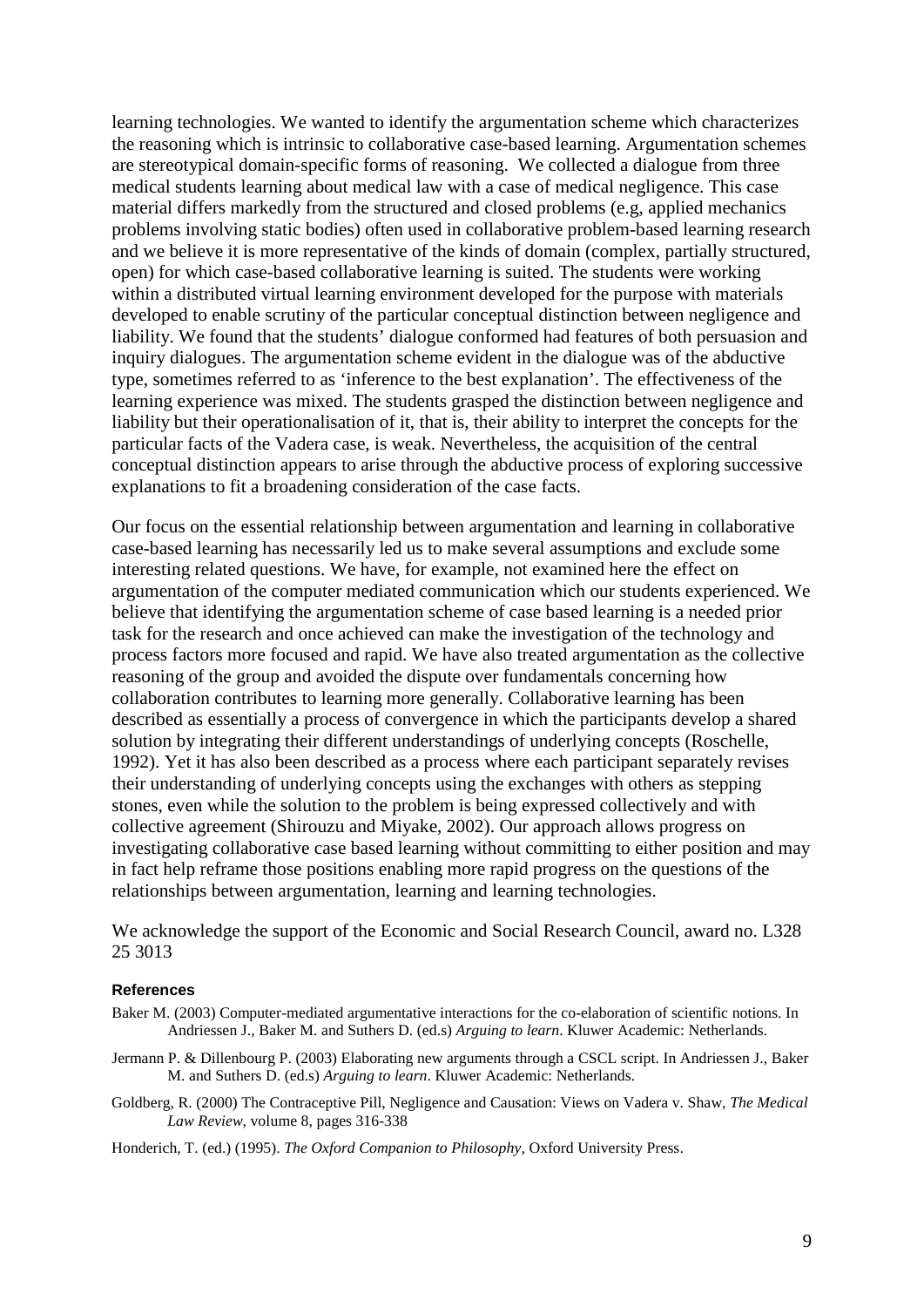- Josephson, J. R. & Josephson, S. G. (1996) *Abductive Inference, Computation, Philosophy, Technology*, Cambridge University Press.
- Koschmann T. (2003) CSCL, argumentation and deweyan inquiry. In Andriessen J., Baker M. and Suthers D. (ed.s) *Arguing to learn*. Kluwer Academic: Netherlands.
- Magnani, L. (1992) Abductive Reasoning: Philosophical and Educational Perspective on Medicine. In D. A. Evan, & V. L. Patel (Eds.), *Advanced Models of Cognition in Medical Training and Practice*, Berlin, Springer.
- Peirce, C. S. (1997) Pragmatism as a Principle and Method of Right Thinking. In Patricia Ann Turrisi (Ed.), *The 1903 Harvard Lectures on Pragmatism*, State University of New York Press, Albany.
- Roschelle, J. (1992) Learning by collaborating: Convergent conceptual change. *The Journal of the Learning Sciences*, v2(3), 235-276.
- Shirouzu H. and Miyake N. (2002) Learning by collaborating revisted: individualistic vs convergent understanding. *Proceedings of the 24th Annual Conference of the Cognitive Science Society*, USA, 1039.
- Sirocchi F., (2003) Integration of an interaction tool for synchronous collaboration into a web based learning management system. In *Proceedings of IPSI 2003, International Conference on Advances in the Internet*, Sveti Stefan, Montenegro, 4 October 2003.
- Simon, H. A. (1965) The Logic of Rational Decision, *British Journal for the Philosophy of Science*, v16, 169- 186.
- Simon, H. A. (1977) *Models of Discovery and Other Topics in the Methods of Science*. Dordrecht, Reidel.
- Suthers D.D. & Hundhausen C.D. (2003) An Experimental Study of the Effects of Representational Guidance on Collaborative Learning Processes, *[Journal of the Learning Sciences](http://www.leaonline.com/loi/jls)*, 2003, Vol. 12, No. 2, Pages 183-21
- Walton D. (1989) *Informal logic: a handbook for critical argumentation*. Cambridge University Press.

Walton D. (2005) *Abductive Reasoning*. Alabama University Press.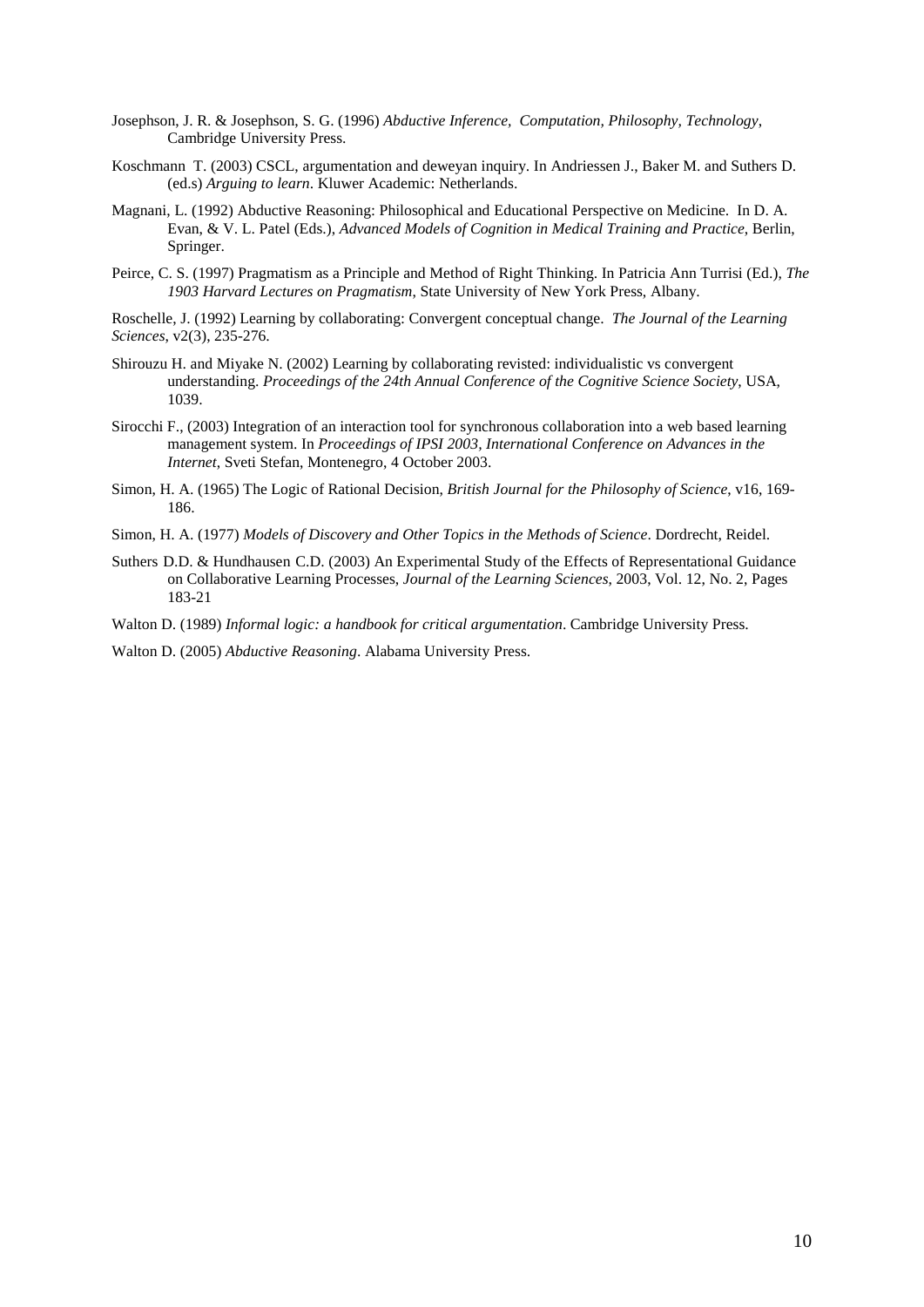# **Figure 1 Summary of the law of medical negligence given to the students before the case discussions. The summary contains the main points from a lecture the students had previously attended.**

Lawyers use the general idea of 'a duty of care' which means that everyone has a duty to avoid harming others. Doctors are seen as having a special duty of care towards patients by virtue of the general and specialist medical skills which they possess.

If a doctor behaves in a way which is not professionally responsible, then he may fail to maintain the duty of care he has for a patient, and he may then be judged to be negligent. Being negligent may involve following some form of action, or failing to follow some form of action.

Lawyers make a distinction between negligence and liability: you may be judged to be negligent but not liable for what happened to a patient. To be liable for the consequences of their negligent actions, it would have to be shown that if the doctor had not acted in a certain way then the harm would not have taken place. However, if the doctor couldn't have been expected to see the outcome because it was too unlikely or too remote from the situation he was in, then even if harm resulted, he wouldn't be held responsible.

So how can we assess (i) whether the professional behaviour of the doctor was irresponsible, (ii) whether the damage which resulted from this irresponsible behaviour was really down to him/her? This is decided by a body of experts who must establish what would be the expected standard of practice in the given situation and whether that standard was met by the actions of the doctor.

# **Figure 2. Description of the Vadera vs Shaw case.**

A 22-year old asian woman presented herself 3 times within a year at her GP's practice, with the intention of starting contraception before her marriage. She was to be married on 30<sup>th</sup> of November and was eager to start the contraception. She was warned that there were health risks associated with contraceptive pills. On the third visit, on 11<sup>th</sup> of October, her blood pressure was taken and it was at 150/100 (higher than normal for a woman of her age). This high reading was taken by the GP (Dr. Shaw) as a symptom of 'white-coat hypertension', a phenomenon caused by anxiety of being a doctor's presence that can however also be indicative of a general tendency to hypertension. The next day, she started the pill. She claims that within 3 weeks she returned to the GP complaining about headaches and feeling generally ill. She says the GP prescribed a medication for the headache. The GP claims this meeting did not take place and records of any meetings that occurred during this period were no longer available. A week later, the plaintiff was admitted to hospital suffering from numbness and difficulty in walking. Her blood pressure was read several times and was variously found to be at 170/110, 110/60 and 140/110. She was diagnosed as having suffered a stroke.

Note: the statistical evidence does not link taking contraceptives with stroke, over the population as a whole.

Verdict: in the first instance the judge found the GP to be negligent but not liable.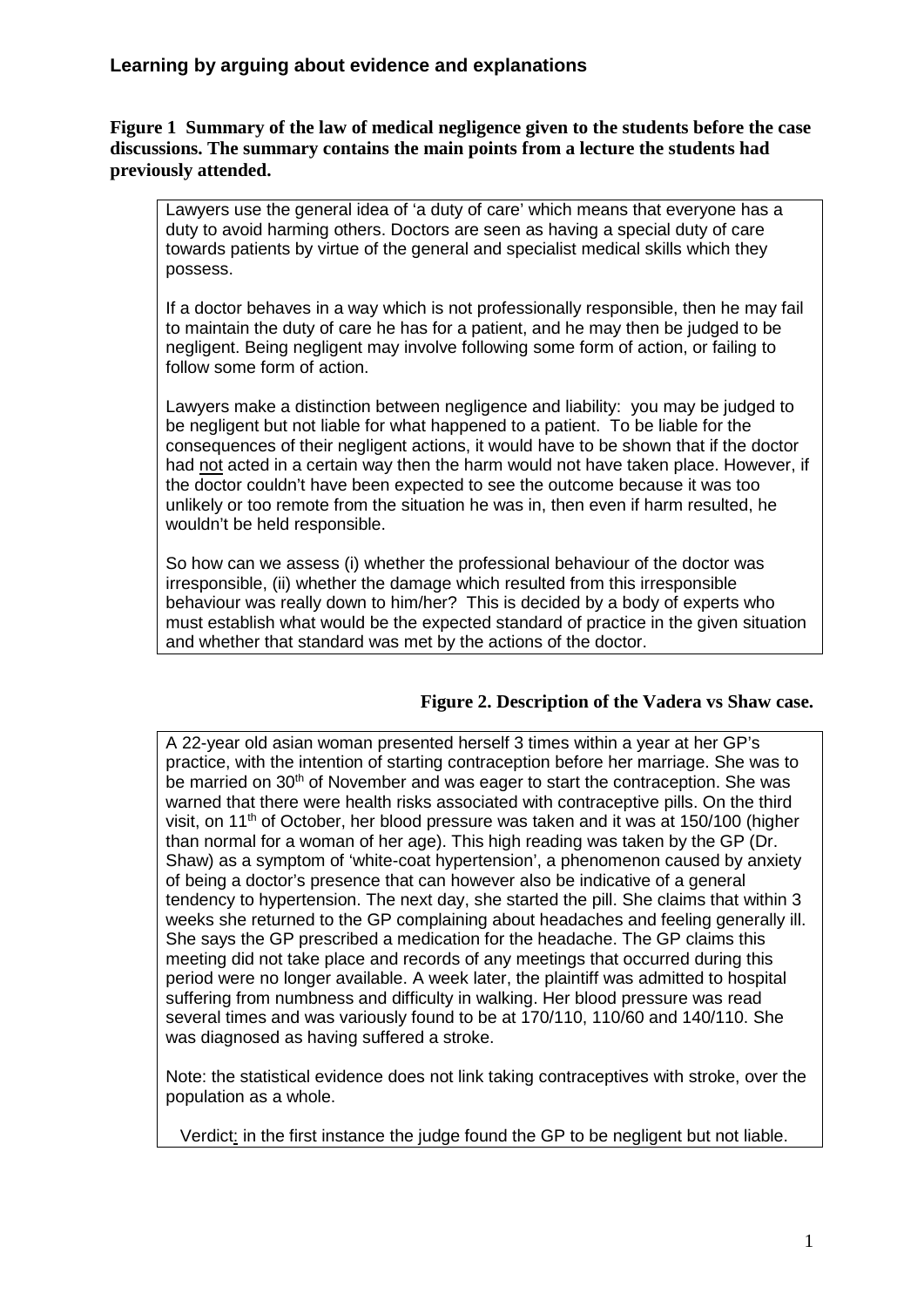# **Figure 3: the dialogue**

| timestamp<br>(hr:min:sec)     |                                                                                                            | DA                               | David                                                                                                                          |                                                                                             |                                     |
|-------------------------------|------------------------------------------------------------------------------------------------------------|----------------------------------|--------------------------------------------------------------------------------------------------------------------------------|---------------------------------------------------------------------------------------------|-------------------------------------|
| <b>Student</b>                |                                                                                                            |                                  | 14:26:28<br>Gemma                                                                                                              | Yeh thats what i though                                                                     |                                     |
| <b>EPISODE1</b>               |                                                                                                            |                                  | <b>EPISODE4</b>                                                                                                                |                                                                                             |                                     |
| 14:22:24<br>David<br>14:22:36 | So our task is to justify the<br>verdict?<br>yes. let's do it!                                             |                                  | 14:26:37<br>David                                                                                                              | maybe she would have been better<br>off taking repeated BP's, maybe at<br>home?             | F <sub>4</sub>                      |
| Hywel                         |                                                                                                            |                                  | ${14:26:51}$                                                                                                                   | somewhere where the element of                                                              | F <sub>4</sub>                      |
| 14:22:38<br>Gemma             | Οk                                                                                                         |                                  | David                                                                                                                          | the doctors presence was reduced                                                            |                                     |
| 14:23:07<br>David             | The fact is im not sure taht i<br>actually agree with it                                                   |                                  | 14:26:41<br>Hywel                                                                                                              | so he was negligent- he behaved<br>irresponsibly                                            | H4                                  |
| 14:23:07<br>Gemma             | first, does anyone completely<br>disagree with the verdict?"                                               |                                  | 14:26:59<br>David                                                                                                              | Or did he?                                                                                  | F4                                  |
| 14:23:12<br>David             | $\star$                                                                                                    |                                  | ${14:26:40}$<br>Gemma                                                                                                          | And we don't know what kind of<br>history the GP took                                       |                                     |
| 14:23:15<br>Gemma             | ok                                                                                                         |                                  | 14:27:08<br>David                                                                                                              | True                                                                                        |                                     |
| EPISODE2                      |                                                                                                            |                                  | 14:27:12<br>Hywel                                                                                                              | i agree                                                                                     |                                     |
| 14:23:40<br>Gemma             | What do u think about it david?                                                                            |                                  | <b>EPISODE5</b>                                                                                                                |                                                                                             |                                     |
| 14:23:45<br>David             | maybe the GP was a bit naive with<br>teh white coat business                                               | H <sub>3</sub>                   | 14:27:35<br>Hywel                                                                                                              | what about the not libale part?                                                             | H <sub>5</sub>                      |
| 14:23:56<br>David             | i mean 150/100?                                                                                            | F3                               | 14:27:42<br>David                                                                                                              | I think that the crux here is<br>whether the second meeting took                            |                                     |
| 14:24:05<br>Gemma             | so u would think that she is liable?                                                                       | H4                               | 14:28:01                                                                                                                       | place<br>Yeh                                                                                |                                     |
| 14:24:28<br>David             | i would tend to say no                                                                                     |                                  | Gemma                                                                                                                          |                                                                                             |                                     |
| 14:24:39<br>David             | but I am evidently wrong here                                                                              |                                  | ${14:28:11}$<br>if it did, and the GP fobbed her<br>David<br>off, then definate case for<br>negligance, not having followed up |                                                                                             |                                     |
| 14:24:55<br>Gemma             | i don't think I'm understanding u?                                                                         |                                  |                                                                                                                                | the symptoms etc.                                                                           |                                     |
| 14:25:14<br>Gemma             | which part of the verdict would u<br>tend to disagree with?                                                |                                  | ${14:28:36}$<br>David                                                                                                          | but, if not then the GP wasnt to<br>know about any adverse affects<br>experienced           |                                     |
| 14:25:35<br>David             | well, i think the GP was maybe a<br>little naive to say that such a high<br>BP was white coat hypertension | H <sub>3</sub><br>F <sub>3</sub> | 14:28:08<br>Hywel                                                                                                              | what responsibility does the doctor<br>have for keeping the records safe?                   |                                     |
| ${14:25:55}$<br>Gemma         | Yep i think i could agree with u<br>there                                                                  |                                  | 14:28:30<br>Gemma                                                                                                              | yeh what about at the pharmacy,<br>wouldn't there be a record of the<br>prescription there? |                                     |
| 14:25:46<br>David             | but i think it was a fair diagnosis                                                                        | H <sub>3</sub>                   | EPISODE6                                                                                                                       |                                                                                             |                                     |
| 14:26:11<br>Gemma             | so u think she was right in<br>prescribing the pill anyway?                                                | F <sub>5</sub>                   | 14:29:26<br>Gemma                                                                                                              | really the question is, would she<br>have suffered the stroke if she                        | <b>H<sub>5</sub></b> E <sub>5</sub> |
| EPISODE3                      |                                                                                                            |                                  |                                                                                                                                | hadn't been on the pill?                                                                    |                                     |
| 14:26:18<br>Hywel             | shouldn't he have repeated the<br>test again at another time                                               | F <sub>4</sub>                   | ${14:29:33}$<br>David                                                                                                          | Indeed                                                                                      | F8                                  |
| 14:26:21                      | Potentially                                                                                                |                                  | ${14:29:41}$<br>Hywel                                                                                                          | apparently not-statistically anyway                                                         |                                     |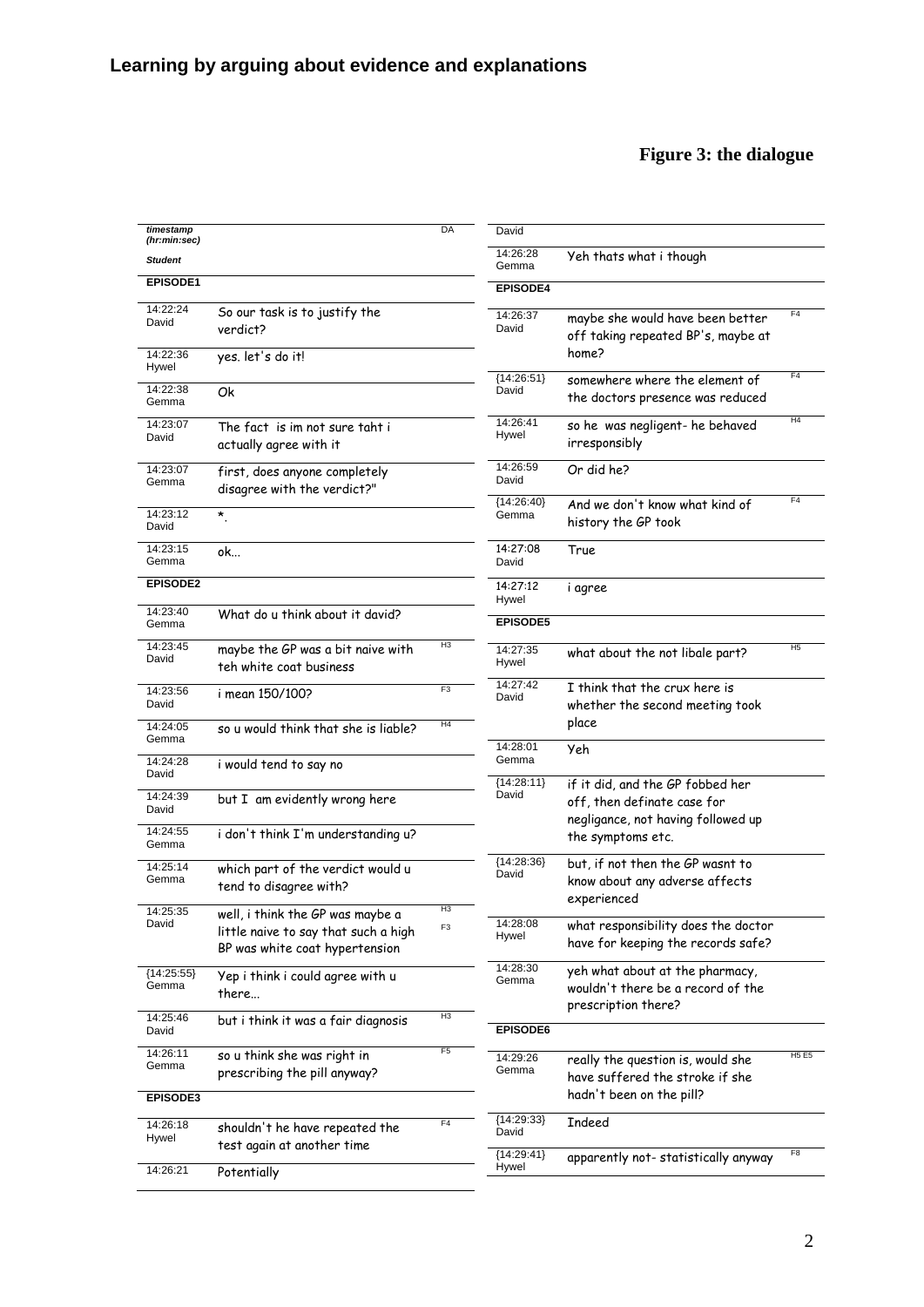# **Learning by arguing about evidence and explanations**

| <b>EPISODE7</b>       |                                                                                                        |                 |
|-----------------------|--------------------------------------------------------------------------------------------------------|-----------------|
| 14:29:28<br>David     | so on Bolam negligance <sup>1</sup>                                                                    |                 |
| 14:29:40<br>David     | there was abviously a duty of care                                                                     | H <sub>1</sub>  |
| 14:30:02<br>Hywel     | what's bolam negligence?                                                                               |                 |
| 14:30:14<br>David     | The three poibnt negligance test                                                                       |                 |
| ${14:30:28}$<br>David | duty of care, breach of duty, and<br>harm caused by breach                                             |                 |
| 14:30:26<br>Gemma     | basically if u have a room full of<br>doctors and the majority agrees<br>with what u did then u r ok:) |                 |
| 14:30:38<br>David     | Well sadil                                                                                             |                 |
| 14:30:42<br>David     | Said*                                                                                                  |                 |
| <b>EPISODE8</b>       |                                                                                                        |                 |
| 14:31:21<br>David     | so are we suggesting that the GP<br>was not guilty of breach of duty?                                  | H2/3            |
| 14:31:24              | so if he took the same action as                                                                       | H <sub>5</sub>  |
| Hywel                 | any other doctor would have (which<br>the facts show that he did) he is<br>not liable                  | F <sub>6</sub>  |
| <b>EPISODE9</b>       |                                                                                                        |                 |
| 14:31:40              | i say that because of the lack of                                                                      | $\overline{H5}$ |
| Gemma                 | statistical evidence linking the pill<br>with stroke that the verdict is<br>justified                  | F <sub>8</sub>  |
| 14:31:40<br>David     | Agreed                                                                                                 |                 |
| 14:31:48<br>Hywel     | Agreed                                                                                                 |                 |

<span id="page-12-0"></span>Bolam negligence is the principle that a panel of

experts should decide whether a doctor's actions

have fallen below the expected standard.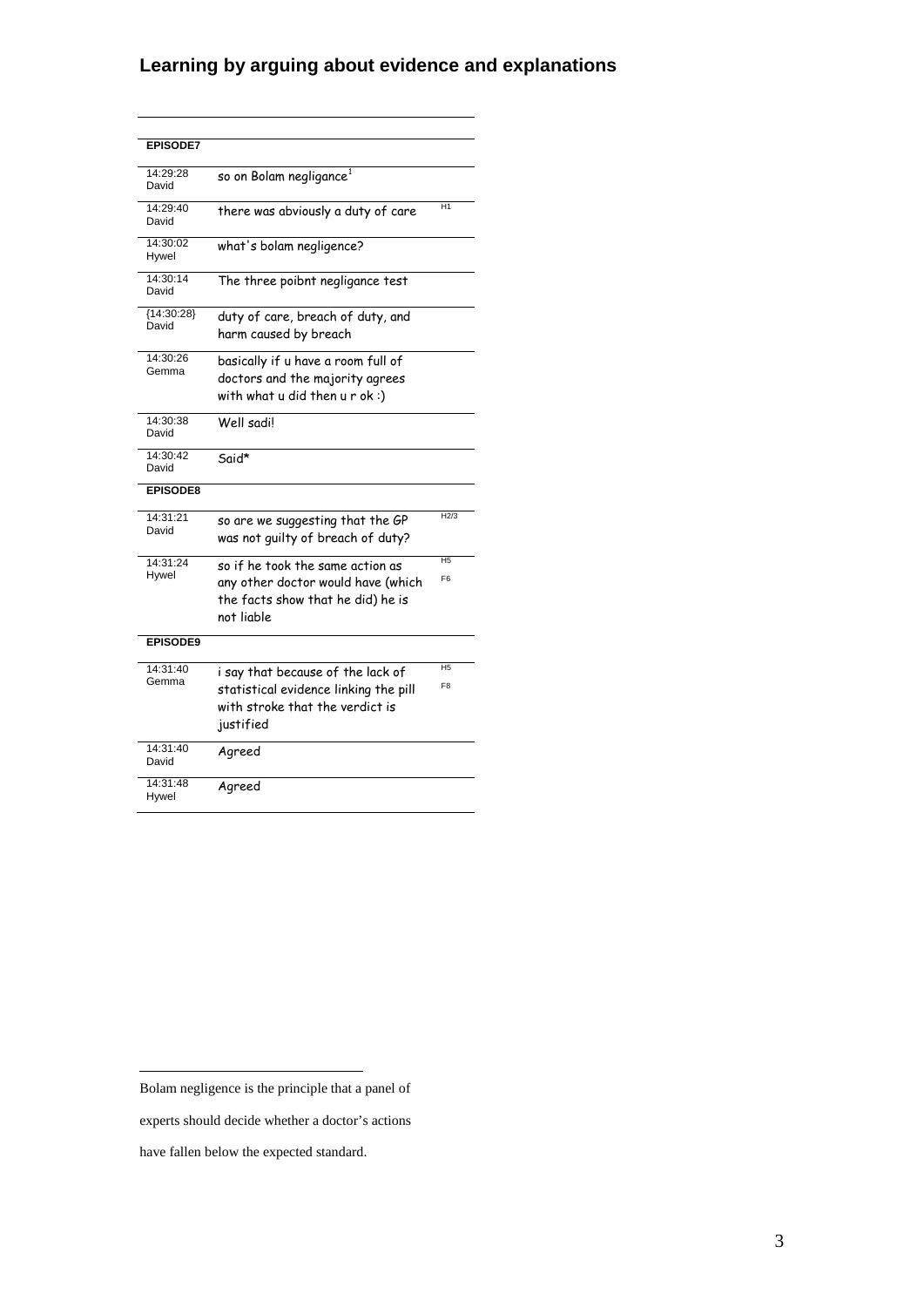### **Figure 4. Domain analysis (DA) of the Vadera vs Shaw case**

### **Hypothesis H1. The GP had a duty of care to Vadera**

Explanation: Because GPs have a duty of care to their registered patients

Relevant facts: F1.

#### **Hypothesis H2 The GP did not breach her duty of care to the patient.**

Explanation: Because it was reasonable for the GP to assume that the bp reading was anomalous for such a young patient. Any other GP of 'the same skill' would have made the same judgement.

Relevant facts: F2; F3.

### **Hypothesis H3 The GP was careless but did not breach her duty of care to the patient**

Explanation: Because the GP should have checked the reliability of the bp reading

Relevant facts: F2; F3; F4

#### **Hypothesis H4. The GP breached her duty of care to the patient:**

Explanation: Because the GP prescribed the pill to Ms Vadera who was most likely suffering from hypertension.

Relevant facts: F3; F4; F5; F6; F7

### **Hypothesis H5. The GP was not liable for Vadera's stroke**

Explanation: Because the patient was likely to have been hypertensive and her hypertension was the cause of her stroke. Her original bp reading and those taken in the hospital are evidence of hypertension. She would not have suffered a stroke if she had not been hypertensive. The prescription may have had a contributory effect, but it is possible and even probable that Vadera would have suffered a stroke without the prescription.

Relevant facts: F8; F9

### **Hypothesis H6. The GP was liable for Vadera's stroke**

Explanation: The statistical evidence covers the population in general but for hypertensive women there may be an effect of the pill on the prevalence of strokes. Ms Vadera was hypertensive, as indicated by the bp readings recorded for her before and after the stroke. The prescription of the pill had a significant role in causing the stroke. The GP's negligence in not identifying Ms Vadera's hypertension led to the actual harm she suffered.

Relevant facts: F8; F9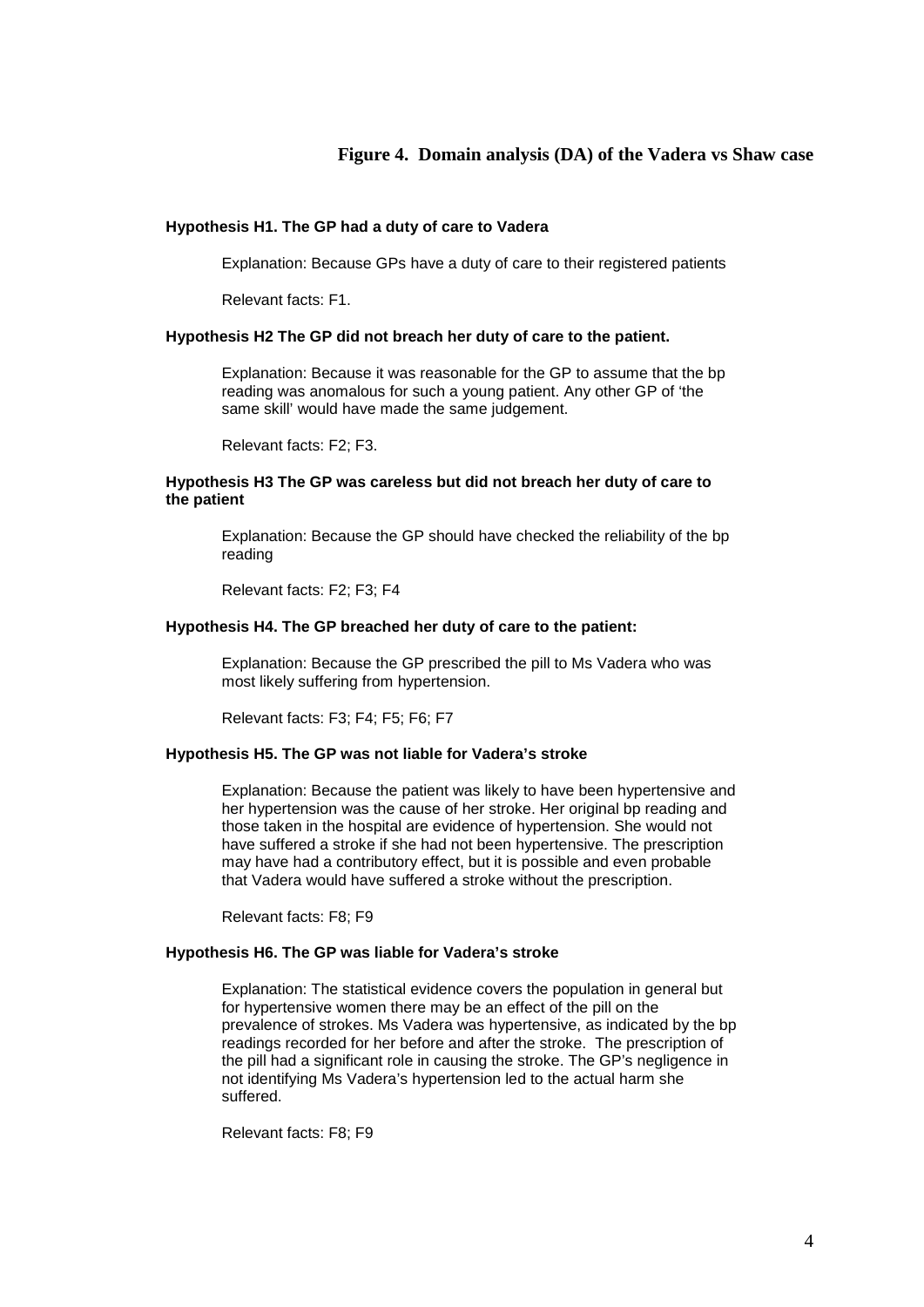## **Facts**

F1. Vadera was a registered patient with the GP

F2. The patient was young

F3. bp readings can sometimes be anomalous due to 'white coat syndrome' (anxiety in the presence of a doctor)

F4 The GP did not confirm the bp readings.

F5 The GP prescribed the pill without confirming the bp reading.

F6 The GP did not follow the protocol for screening patients before prescribing the pill

F7 The GP did not investigate further whether the patient had hypertension which needed to be treated.

F8. Statistics show, over the population at large, no effect of the pill on the likelihood of suffering a stroke.

F9. The very high bp readings taken at the hospital indicate that Ms Vadera was hypertensive.

| Domain analysis (normative) of the<br>Vadera-Shaw case | <b>Explicitly present in</b><br>student argumentation |
|--------------------------------------------------------|-------------------------------------------------------|
|                                                        |                                                       |
| H1.                                                    | H1                                                    |
| E1.                                                    |                                                       |
| F <sub>1</sub>                                         |                                                       |
| H <sub>2</sub>                                         |                                                       |
| E <sub>2</sub>                                         |                                                       |
| F <sub>2</sub> ; F <sub>3</sub> .                      |                                                       |
| H <sub>3</sub>                                         | H <sub>3</sub>                                        |
| E <sub>3</sub>                                         |                                                       |
| F2; F3; F4                                             | F3                                                    |
| H4                                                     | H <sub>4</sub>                                        |
| E <sub>3</sub>                                         |                                                       |
| F3; F4; F5; F6; F7                                     | F4 F5                                                 |
| H5.                                                    | H <sub>5</sub>                                        |
| E <sub>5</sub>                                         | E <sub>5</sub>                                        |
| F8; F9                                                 | F6 F8                                                 |
| H6.                                                    |                                                       |
| E6                                                     |                                                       |
| F8; F9                                                 |                                                       |

# **Figure 5. Assessment of learning outcomes**